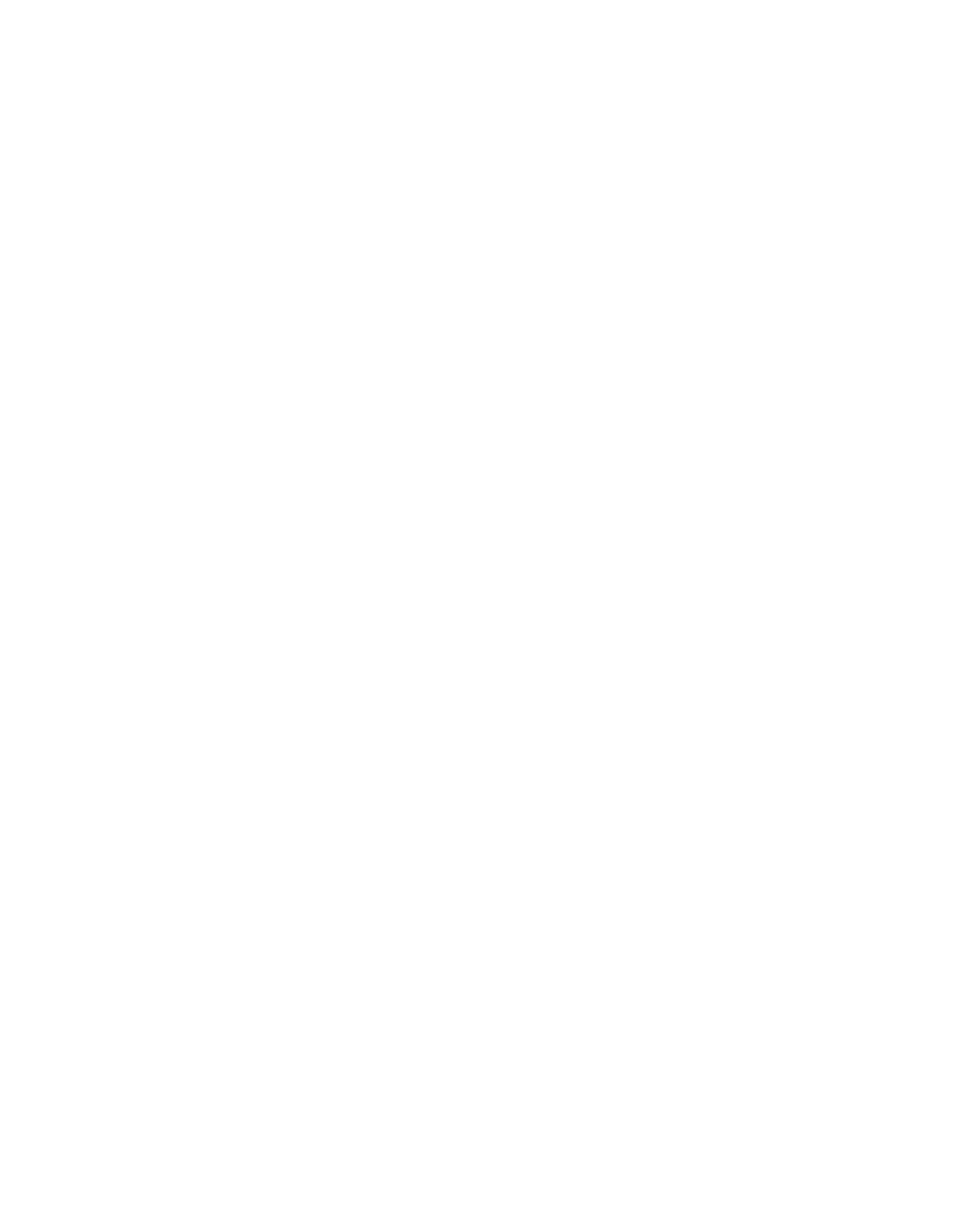## **STATEMENT**

## **by the Minister of Finance of the Russian Federation, IMF Governor for the Russian Federation Anton Siluanov**

*at the IMFC Meeting of the Board of Governors of the IMF (Washington, April 8, 2021)*

1. **The strength of global recovery will, to the large extent, depend of the speed of vaccination around the world.** At this stage, in many regions of the world the speed of vaccination remains slow, which is mainly due to the very limited availability of vaccines. This is the main factor of uncertainty regarding the strength of the global recovery and growth projections for the world economy and individual countries.

2. **We are concerned about the prospects of a multi-speed recovery leading to further income divergence.** While some high-income economies are expected to recover strongly in 2021-22, insufficient access to vaccines and limited fiscal space may constrain growth in many middle-income and low-income countries. Some emerging market economies in Europe and Asia are projected to grow faster than advanced economies. However, in many middle-income and especially low-income countries the income gap with advanced economies will increase.

3. **Accommodative fiscal and monetary policies in advanced economies have played a critical role in preventing even deeper output decline worldwide.** We all agree that premature withdrawal of fiscal and monetary stimulation is undesirable. However, the latest developments indicate that inflationary pressures may be building up against the backdrop of massive fiscal stimulus packages. Any increase in actual inflation will be accompanied by growing market interest rates and higher public debt servicing costs in advanced economies. Such tightening of global monetary conditions may lead to capital outflows and downward exchange rate pressures in emerging market economies.

4. **Emerging market economies should also avoid a premature withdrawal of fiscal and monetary support before the recovery is firmly entrenched.** However, many of them have very little fiscal and monetary space left. For quite a few such economies the continuation of fiscal and monetary accommodation is no longer feasible. These countries will have no choice but rely on positive spillovers from the rest of the world.

**5. Now is also the time to start thinking about the post-pandemic growth prospects.** In many countries – high-income, middle-income, low-income – public debt has reached a very high level, and without forceful growth-enhancing structural reforms the prospects of fiscal consolidation look very uncertain. Withoutstructural reforms, fiscal consolidation through spending reductions or tax increases may lead to slower growth and further deterioration of public debt-to-GDP ratios.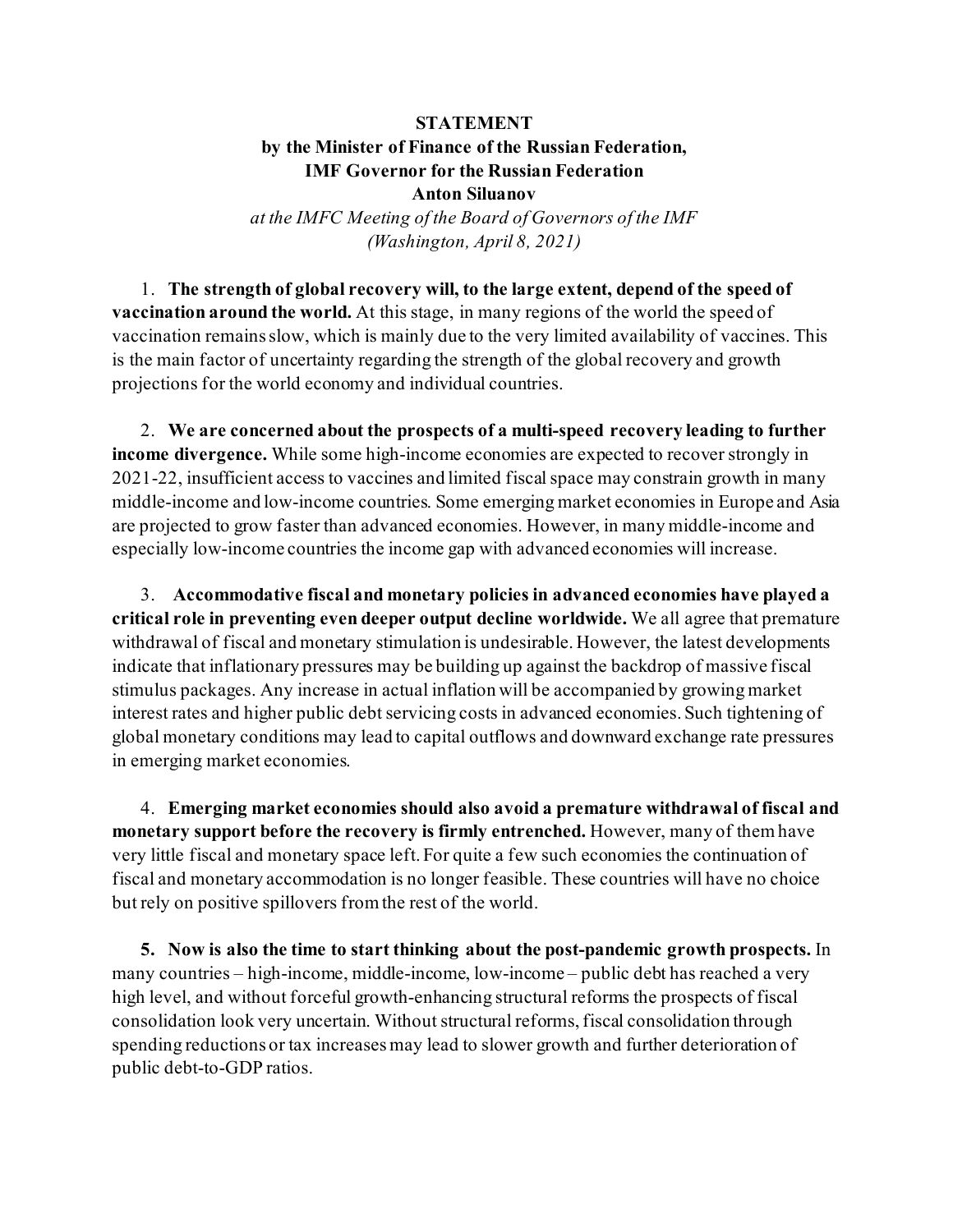6. **One of the major side-effects of an unprecedented fiscal and monetary support has been the rapid increase of the share of non-viable companies in many economies.** The very presence of these companies is a huge drag on productivity growth and overall growth prospects. The big challenge for many countries is to develop programs aimed at promoting a gradual exit of such non-viable companies, while preventing negative near-term consequences for growth and employment.

7. **We support the Fund's efforts to help low-income countries (LICs) mitigate the adverse implications of the Covid-19 crisis.** Many LICs faced the crisis with high debt vulnerabilities and structural impediments to growth. The Fund has significantly increased its financial assistance for these countries and played an important role in the implementation of the G20's key initiatives – the DSSI and Common Framework.

8. **The Fund's analysis points to very significant additional financing needs in LICs over the medium term.** Both domestic and multilateral actions will be needed to rebuild their buffers and enhance resilience. We call on the Fund to continue exploration of possible ways to strengthen its concessional financing, while maintaining its catalytic role and the sustainability of the PRGT framework.

9. **The new SDR allocation will assist LICs in addressing their short-term financing needs.** At the same time, it will be very important to closely monitor possible unintentional implications of the general SDR allocation. We would underline the need of ensuring smooth functioning of the VTAs market and increasing transparency of SDR operations. The general SDR allocation should not lead to further delays in the 16th General Review of Quotas.

10.**We support the intention of the Fund to focus more on climate change policies as reflected in the Managing Director's Global Policy Agenda.** We believe that the role of the Fund should be in bringing more realism – especially fiscal realism – to climate change policy discussions. The success of climate change mitigation policies will require a very high level of international cooperation, while current trends in international cooperation do not look very promising.

11.**We also support the focus in the Global Policy Agenda on issues of digitalization.**  We agree that financial digitalization may significantly increase the speed and overall efficiency of payments transactions, especially of trans-border payments. We believe that the role of the Fund should be in the analysis of potential high risks associated with financial digitalization, in particular, the analysis in the area of regulatory requirements needed to prevent negative consequences to financial stability.

12.**The global economy would greatly benefit from the rapid revival of international trade.** It is vitally important that all members of the international community support the rules-